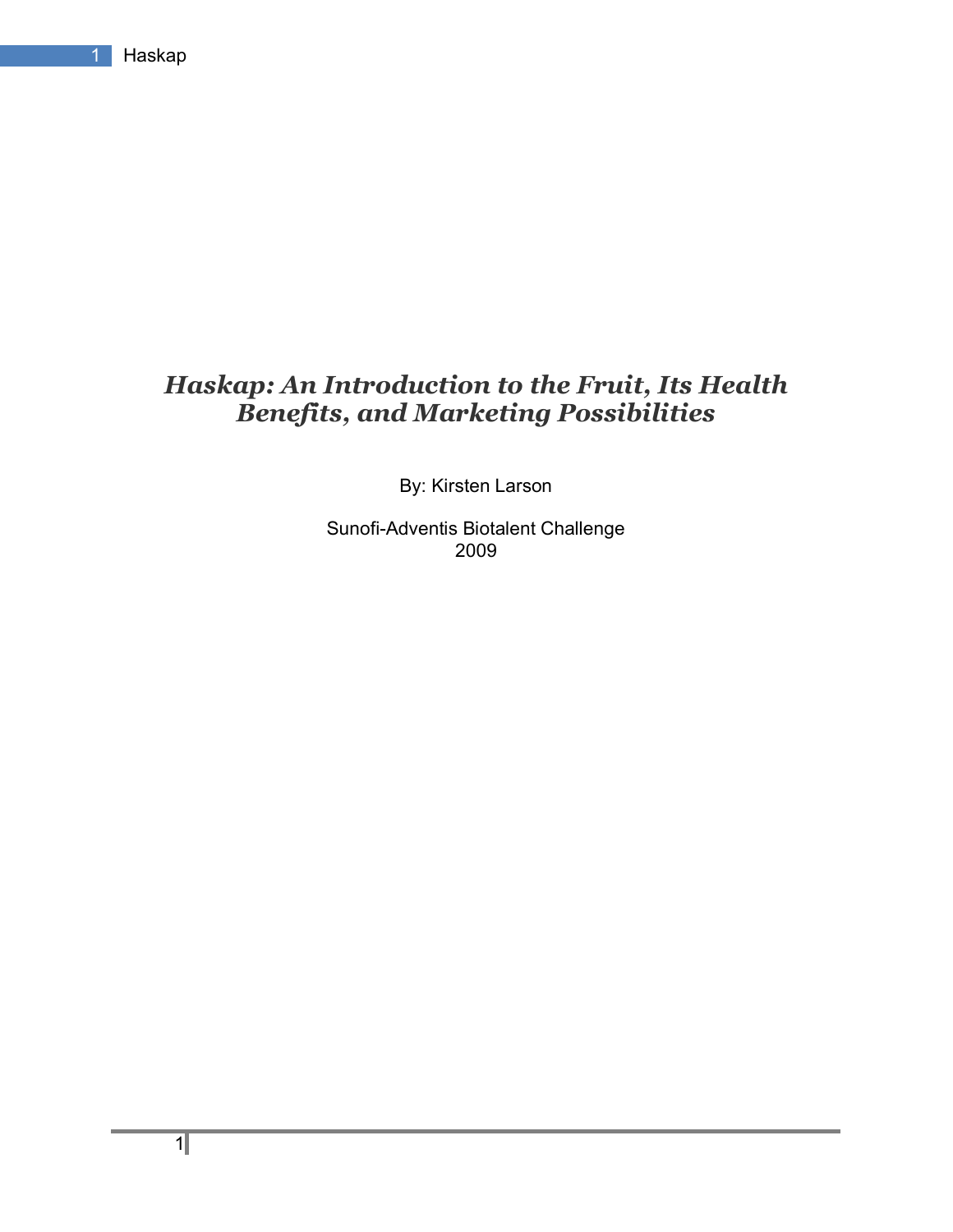# **Contents**

| Haskap: An Introduction to the Fruit, Its Health Benefits, and Marketing Possibilities 1 |
|------------------------------------------------------------------------------------------|
|                                                                                          |
|                                                                                          |
|                                                                                          |
|                                                                                          |
|                                                                                          |
|                                                                                          |
|                                                                                          |
|                                                                                          |
|                                                                                          |
|                                                                                          |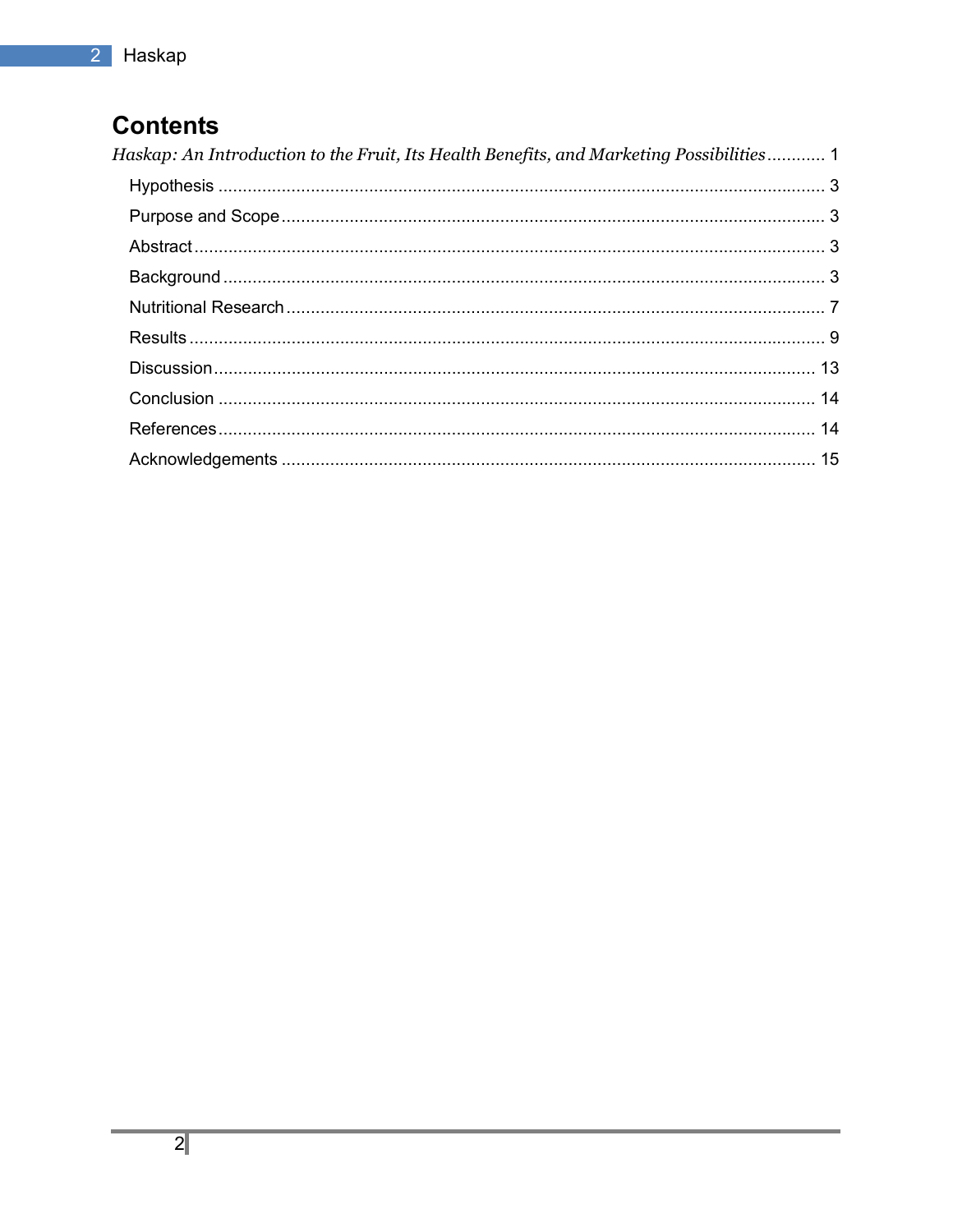## *Hypothesis*

The new fruit variety, haskap, will succeed because of the many health benefits that it possesses, such as: antioxidants, ascorbic acid, phenols, and minerals.

## *Purpose and Scope*

The purpose of this project is to research haskap for the health benefits and marketing capabilities that it possesses.

# *Abstract*

Haskap, Lonicera Caerulea, is a new fruit variety with many health benefits. In my research I found high levels of antioxidants that are equal to and higher than many medicinal plants in use today. It has also been found to be high in phenol content but there is relatively low ascorbic acid and mineral content. This fruit, being unknown on the market, is a new commodity that many people have been awaiting. Haskap will truly be the new fruit of the future.

## *Background*

- 1. Metabolism
	- A. Metabolism

Metabolism refers to the breakdown of the food we ingest. Once these food particles are sufficiently broken down, they can be absorbed across the membranes of our cells and used for cell maintenance and energy production.

The metabolic process also produces a variety of molecules that share the characteristic of having a single, unpaired, negative electron at their outer-most layer. This group of molecules has been named, free radicals.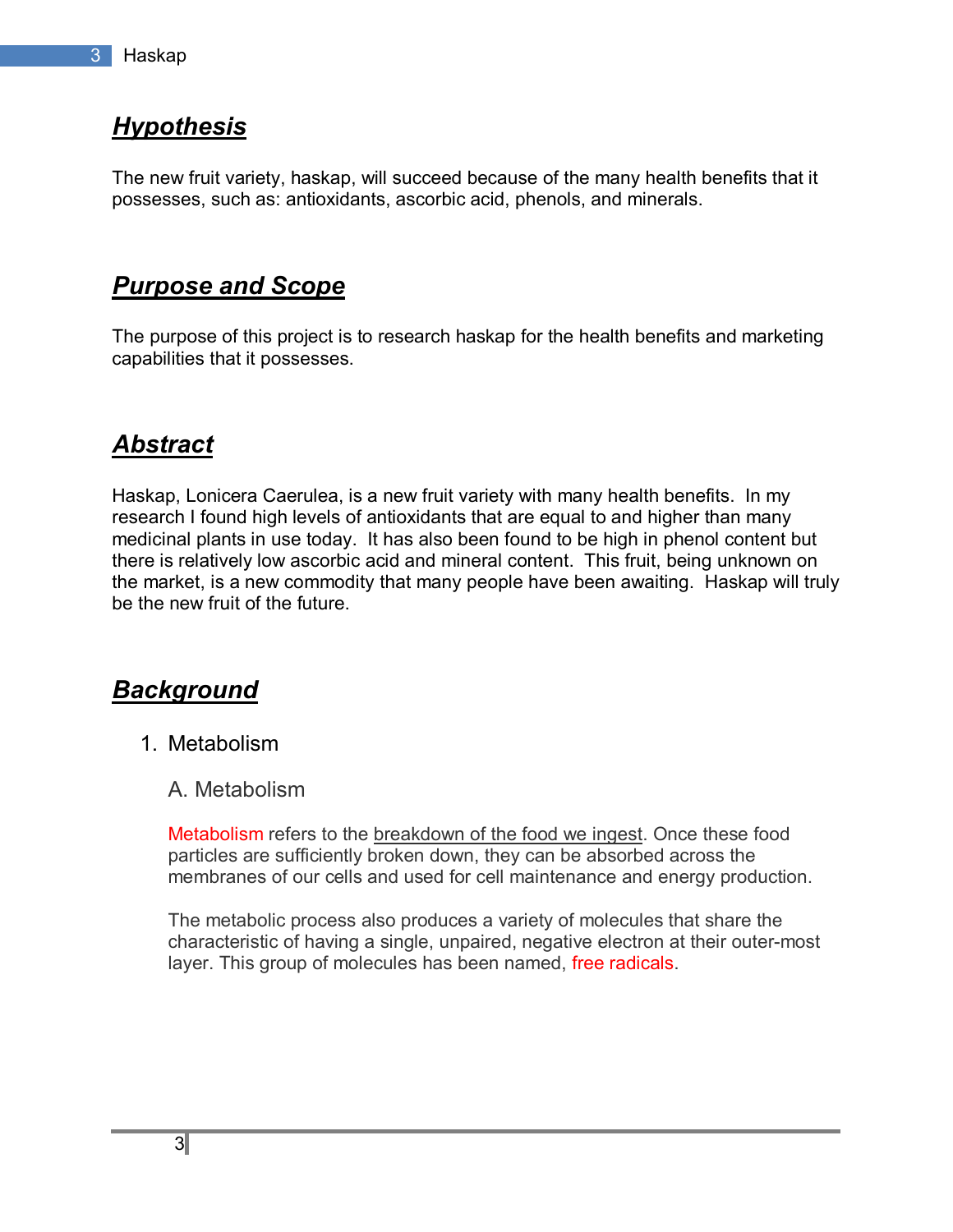## B. Free Radicals

Free Radical Theory was first proposed by Denhan Harmon in the 1950's. However, even today it is not fully understood and remains an area of intense research. It is hypothesized that most free radicals do damage to normal cell components by trying to bond with them because of their negative charge. It is thought that this degradation leads to aging and being overly-prone to various diseases, including certain cancers.

#### C. Oxidation

One of the reducing agents used in the metabolism of our food is oxygen. (It is foundational in cellular respiration, glycolysis, the citric acid cycle, and the Kreb's cycle.) The presence of oxygen also joins with elements in our bodies to produce unwanted free-radical molecules. This process is called oxidation and is typified by rust on metal.

## D. Antioxidants

Our bodies use other molecules to contain this unwanted oxidation. Vitamins C and E are both compounds that regulate unwanted oxidation. These are known as antioxidants. Antioxidants are capable of slowing or preventing the oxidation of other molecules. By doing this it is hypothesized that resistance to disease can be increased.

## E. Phenols

Phenols are a group of compounds that have an affinity for binding to molecules that have negatively charged ions. Once they do this, then the molecule is neutralized and no longer causes cell damage. Free radicals are one such molecule that phenols may affect.

Technically speaking, antioxidants both prevent unwanted oxidation, as well as correct it once it has occurred. Therefore, phenols are antioxidants. But because phenols work to bind already oxidized free-radical molecules once they are formed, they deserve their own special category.

Some sources of phenols are: berries, tea, beer, red grapes, red wine, olive oil, chocolate, cocoa, coffee, walnuts, peanuts, borojo, pomegranates, yerba mate, and other fruits and vegetables. But the most abundant source that also has the most beneficial phenols is edible blue honeysuckle.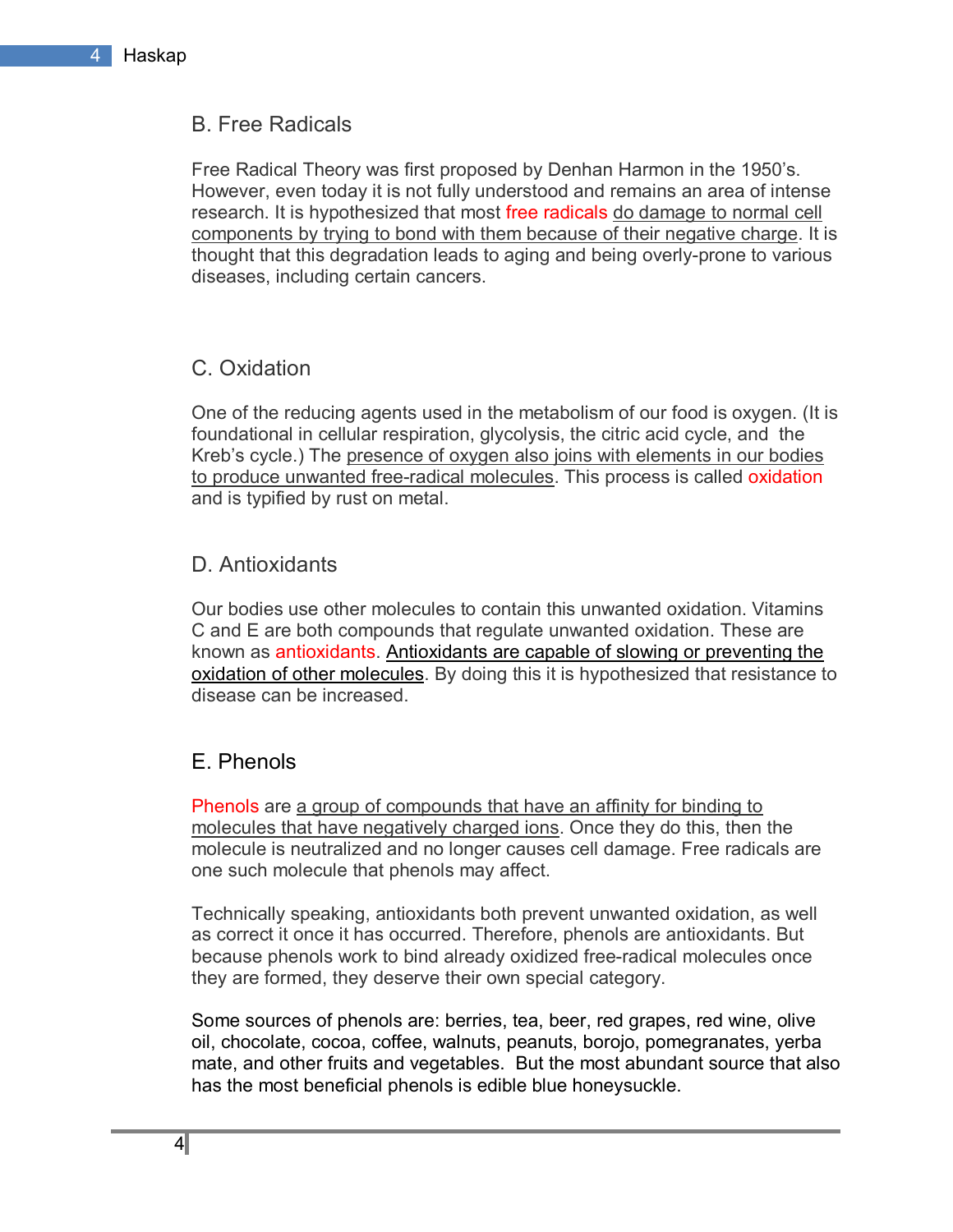## 2. Lonicera Caerulea edulus – Edible Russian Blue Honeysuckle

Edible blue honeysuckle has five times the amount of phenols as does the previous food/fruit champion, blueberries. What this actually means is uncertain. Of the new variety of Russian blue honeysuckle that is recently released, there are so few berries that adequate research is yet to be done. And there is nothing more uncertain than the effect of ingesting phenols in additional quantities as to whether this will promote any added health benefit?

## A. Fruit History

Lonicera Caerulea edulus is circumpolar in its distribution. Lonicera Canadensis is an edible blue honeysuckle that is native to the Canadian boreal forest. However, its fruit is unpalatable. Other attempts at breeding edible blue honeysuckles at Beaver Lodge, Alberta back in the 1960ís focused on the ornamental value of the plant and also produced inedible fruit.

Some cultures, however, have cultivated edible blue honeysuckle for millennia. In the late 1990ís Dr. Bob Bors of the University of Saskatchewan obtained plants from colleagues in the United States who had gathered some of these plants from Japan, Russia, and the Kuril Islands. Since then he has collected and produced the largest gene bank of Lonicera caerulea in the world. The first commercial varieties of these were released last year and were categorically named Haskap, the Japanese name for cultivated Lonicera caerulea edulus. This was done primarily in order to distinguish in the public's mind this truly good tasting fruit from its bitter forerunners.

#### B. Health Benefits

Haskap is not only a genuinely good tasting fruit(like a sweet blueberry x red raspberry), but it is also easily grown and harvested, has exceptional shelf life, and best of all **it has five times the amount of phenols that blueberries contain.**

Phenolic content is directly associated with color and flavour. The phenolic content of red wine, for example, comes during the winemaking process. Most varieties of red grapes have white meat. The redness and subsequent phenol content is produced when wine is allowed to ferment in the presence of its skin. The color is leeched into the juice. And with the color comes the phenols. Haskap, on the hand has a deep burgundy-colored meat. Phenol content with and without skins has not yet been analyzed.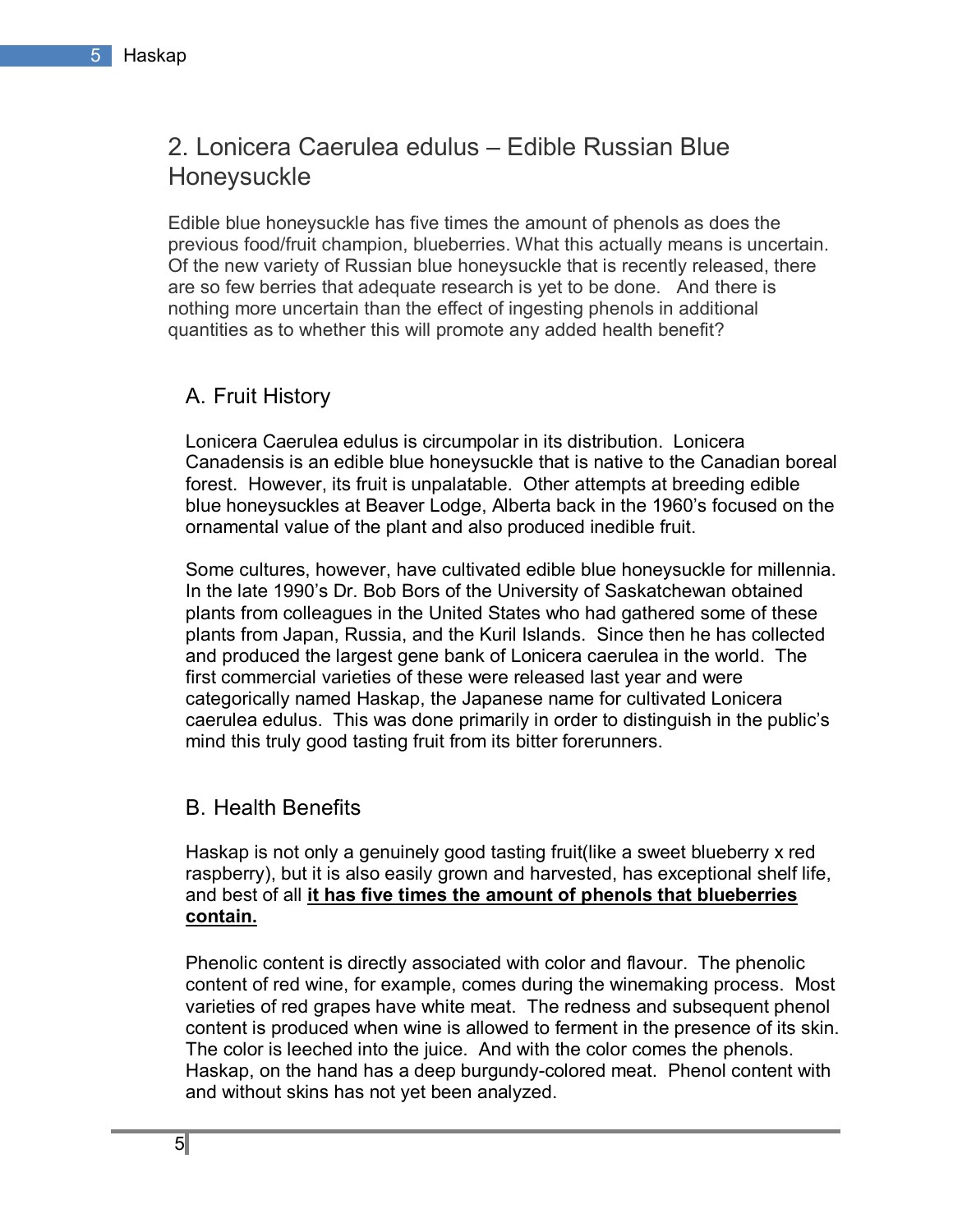#### C. Berry Uniqueness

The berries that are produced are special and unique with nothing else to compare with it. Also they produce early in the spring so it will give you the added berry when other plants are still not in season. Haskap is an extremely hardy plant. Being circumpolar it is found in northern countries were climate is extremely harsh at certain times throughout the year. There has been no winter damage recorded to date and leaving plants uncovered throughout the winter with temperatures down to -50 has proved to be no problem, they come back thriving in the spring. Haskap hardiness is not only the ability to withstand cold temperatures but it is also the ability to lie dormant until spring even when there is warm weather in the winter. There are two main groupings of Haskap, Russian and Japanese. These two types differ in taste, and how fast they come out of dormancy. Throughout the years these two categories have been crossed with each other to produce a better tasting, bigger, and overall better berry and plant.

#### D. Growing Haskap

Growing haskap is divided into three areas: plants, pests, and harvesting.

i. Planting

There are a few things to be aware of when planting haskap. Plants grow into a small bush. If a hedge is desired then plant 1 meter apart but it may prove harder to harvest. If planted a bit farther apart around 1.3 meters they should remain as individual bushes with some pruning in later years. When planting a haskap plant you should plant them 1-2+ inches deeper than what it had originally been. This helps to establish a deeper, stronger root system. Haskap can withstand a -7C freeze to an open flower without any damage. Many prarie and great plains soils will sustain Haskap but the best possible soil type is not yet known. However they are closely related to potatoes and tomatoes so possibly the same soil type will support haskap well. Finally have a clear area around the plant do not have grass or weeds growing right beside it. The plant will not get the needed moisture and will stunt the growth and berry production of the plant.

ii. Pests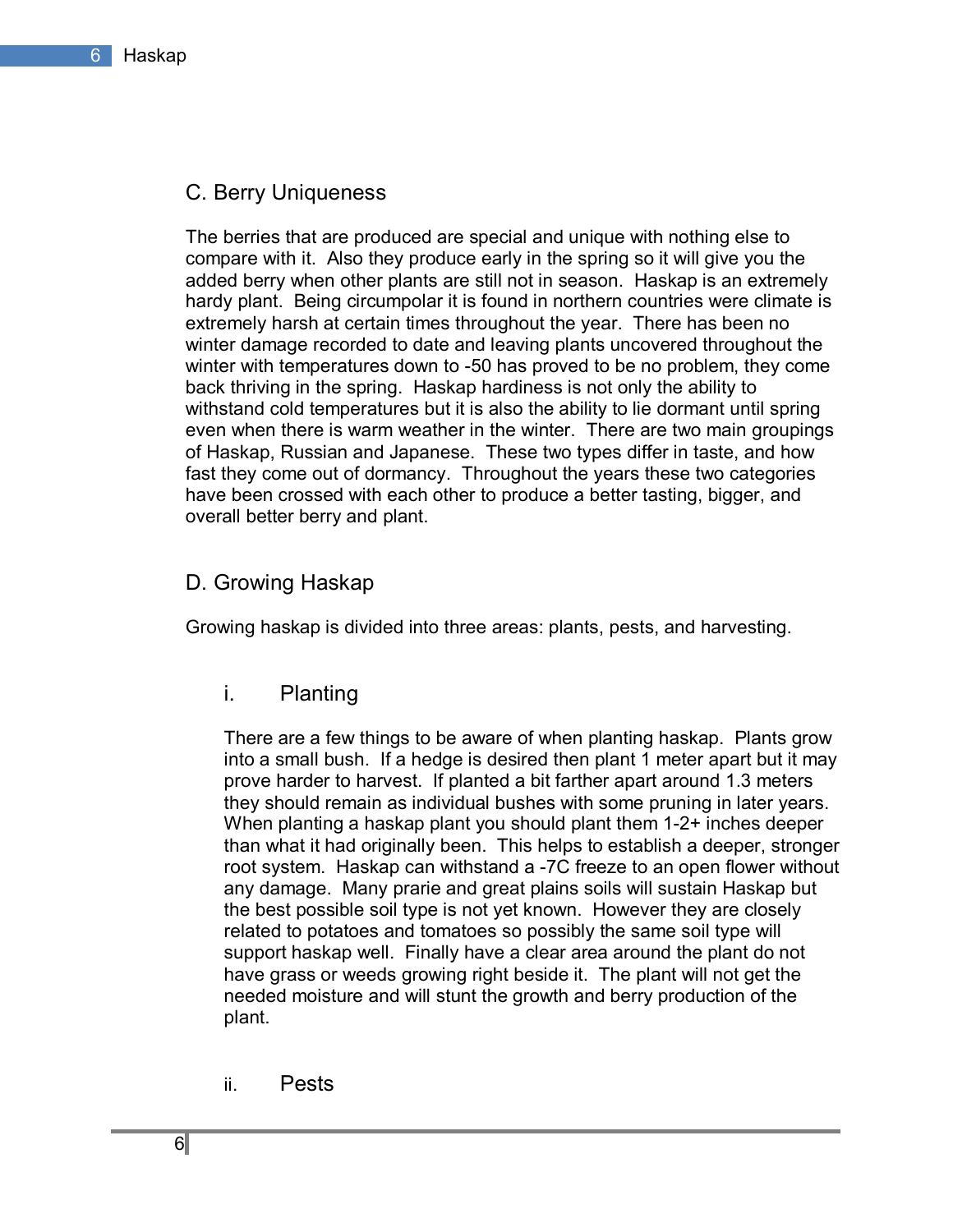There are relatively few pests when compared to other fruits but they can still greatly damage your crop for the year. Birds are the number one pest for Haskap. They love the berries and will eat the whole crop. It is recommended that netting be put over the growing area or else over every individual bush. Birds are the only pest thus far and there is only one disease but it is not threatening. It is powder mildew and does not start until July when it is substantially hotter and the berries are already harvested.

#### iii. Harvesting

Bushes will start to produce berries in their  $3<sup>rd</sup>$  or  $4<sup>th</sup>$  year. It will start with only a few kilos per bush but as the years pass the yield will increase to around 7 kilos. Usually in the 1<sup>st</sup> half of June the berries ripen and are purple inside and out. There are no harvesting machines made to specifically harvest haskap but some fruit harvesting machines already on the market may be able to be adapted to Haskap. Some non-mechanical methods are shaking the berries from the plant and into an umbrella or device that is laid out under the plants to catch the berries or you can pick the berries by hand. The Japanese have a reverence for the Haskap berry and so they harvest by hand with gloves and full body suits so as to not contaminate the berry. They are very careful to not bruise the berry. If Canadian growers look to market in Japan a way to sustain fruit quality to their high standards must be developed.

(Growing Haskap / Blue honeysuckle in Canada-Dr. Bob Bors, Assistant Professor, Department of Plant Sciences, University of Saskatchewan)

## *Nutritional Research*

In my research I sampled for three things: mineral content, antioxidants, and ascorbic acid. I chose these procedures because they were the easiest and least costly tests that could be done over the period of a week, the length of time that I had access to the Richardson Centre and Ellis Food Science Building, Winnipeg, Manitoba.

#### Procedures

#### Mineral Content

- 1. 5 varieties of berries
- 2. Measured crucible weights for each sample
- 3. Weighed a small sample of crushed berry for each variety(close to 3 grams)
- 4. Put a sample into crucible and put into ashing jar(air proof glass container)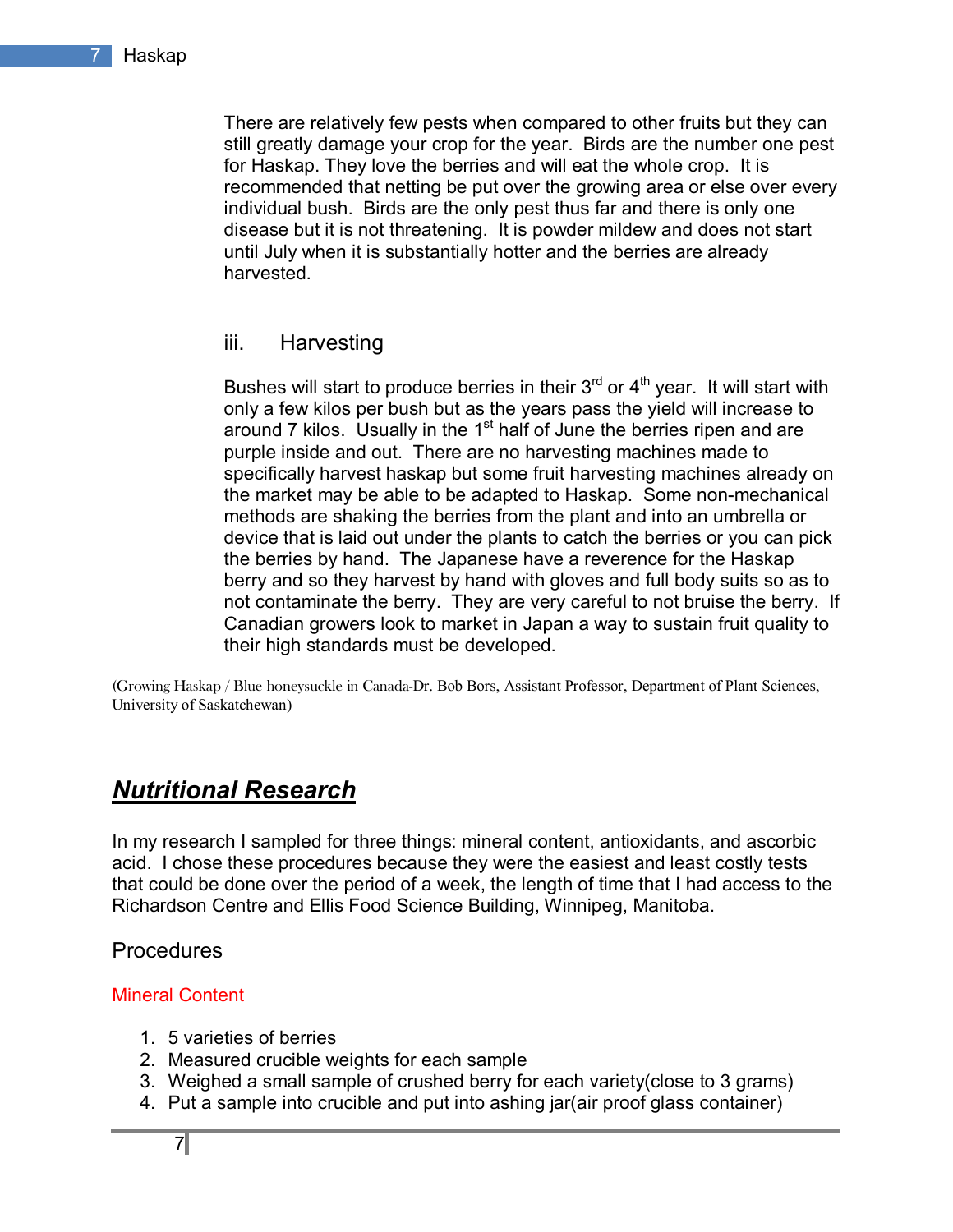- 5. Put glass container into ashing oven and left over night
- 6. After ashing was complete weighed the total weight(crucible and ash from sample)
- 7. Calculate: (Total after ash-Total of crucible)/sample weight x 100

### **Antioxidants**

- 1. Squeezed the berries in a cheesecloth to make juice
- 2. Samples: 2 sets of juice samples/variety, 2 sets of full berry samples/variety, 2 sets of pulp samples/variety.
- 3. Added methanol to the samples to make it more transparent, to break the samples down, and to help the reaction
- 4. Made dye to be added to samples-must be kept in the dark
- 5. Used a pipet to add dye to the samples (0.5 ml)
- 6. DPPH method was used to monitor the free radical scavenging activities of the sample (DPPH is the free radical). The higher the % discoloration, the higher the DPPH scavenging activity(antioxidant activity).
- 7. Calculate: % of discoloration= [1-(Absorbance at time=30 min/Absorbance at  $time=0$ min) $1 \times 100$
- 8. Percentage of antioxidant that reacted in the given time period

#### Ascorbic Acid

- 1. Squeezed berries in a cheesecloth to make juice
- 2. 5 samples one for each variety
- 3. Made a DIP dye to add to the juice to change the color
- 4. Used titration to drop DIP dye into the sample
- 5. Added only enough dye so that the %T was around 70% for a standard
- 6. Spectrophotometer was used to measure the % transmittance of the sample to measure the intensity of color change (the lower % transmittance, the more intense the redness)
- 7. Calculate: Juice Vit C (mg ascorbic acid/100 ml juice)=0.2/4.5 x (vol of DIP dye used to titrate for individual samples) x 25/0.5 x 100
- 8. Calculate: Pulp Vit C (mg ascorbic acid/100g pulp)= 0.2/4.5 x (vol DIP dye used to titrate for individual samples) x 100/20 x 100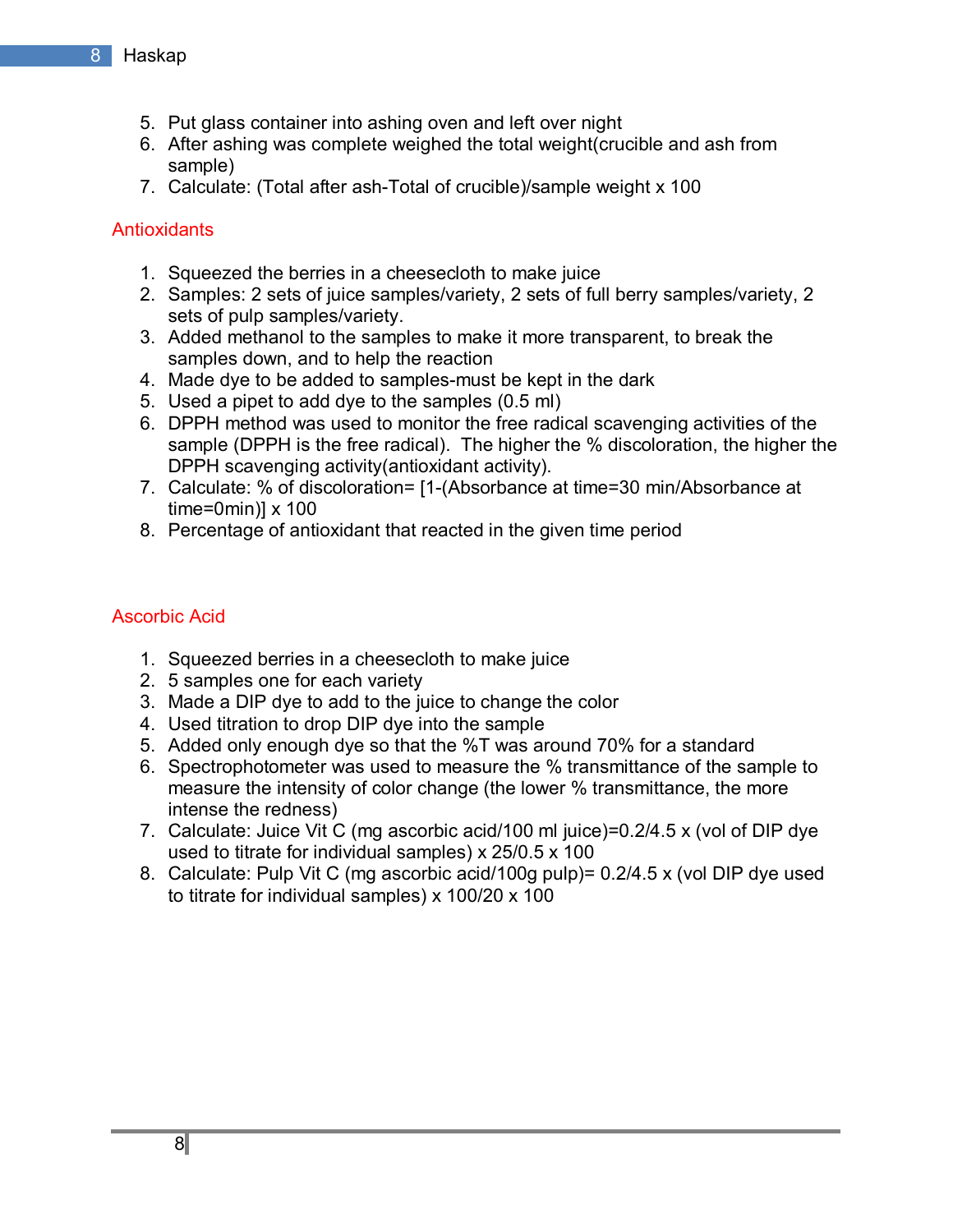# *Results*



Calculation: (Total after ash-Total of crucible)/sample weight x 100

Blue Belle .43885% Berry Blue .485515% Cinderella .355173% Svetlana .52865% Random Mix .65429% (University of Saskatchewan Mix--- varieties unknown)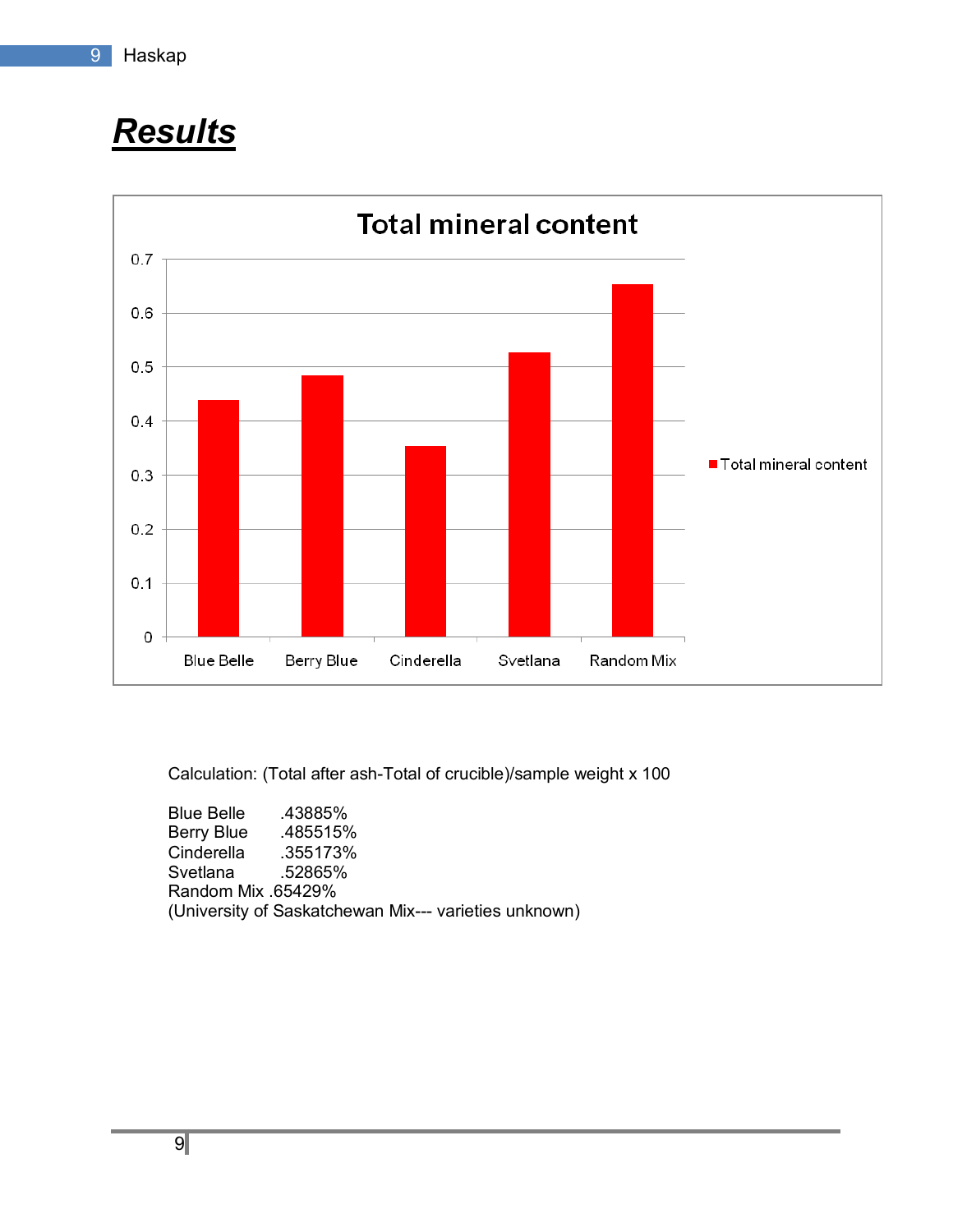

Calculation: Juice Vitamin C (mg ascorbic acid/100 ml juice)=0.2/4.5 x (vol of DIP dye used to titrate for individual samples) x 25/0.5 x 100

Blue Belle .83mg/100ml Berry Blue .66mg/100ml Cinderella .44mg/100ml Svetlana .44mg/100ml Random Mix .66mg/100ml (University of Saskatchewan Mix--- varieties unknown)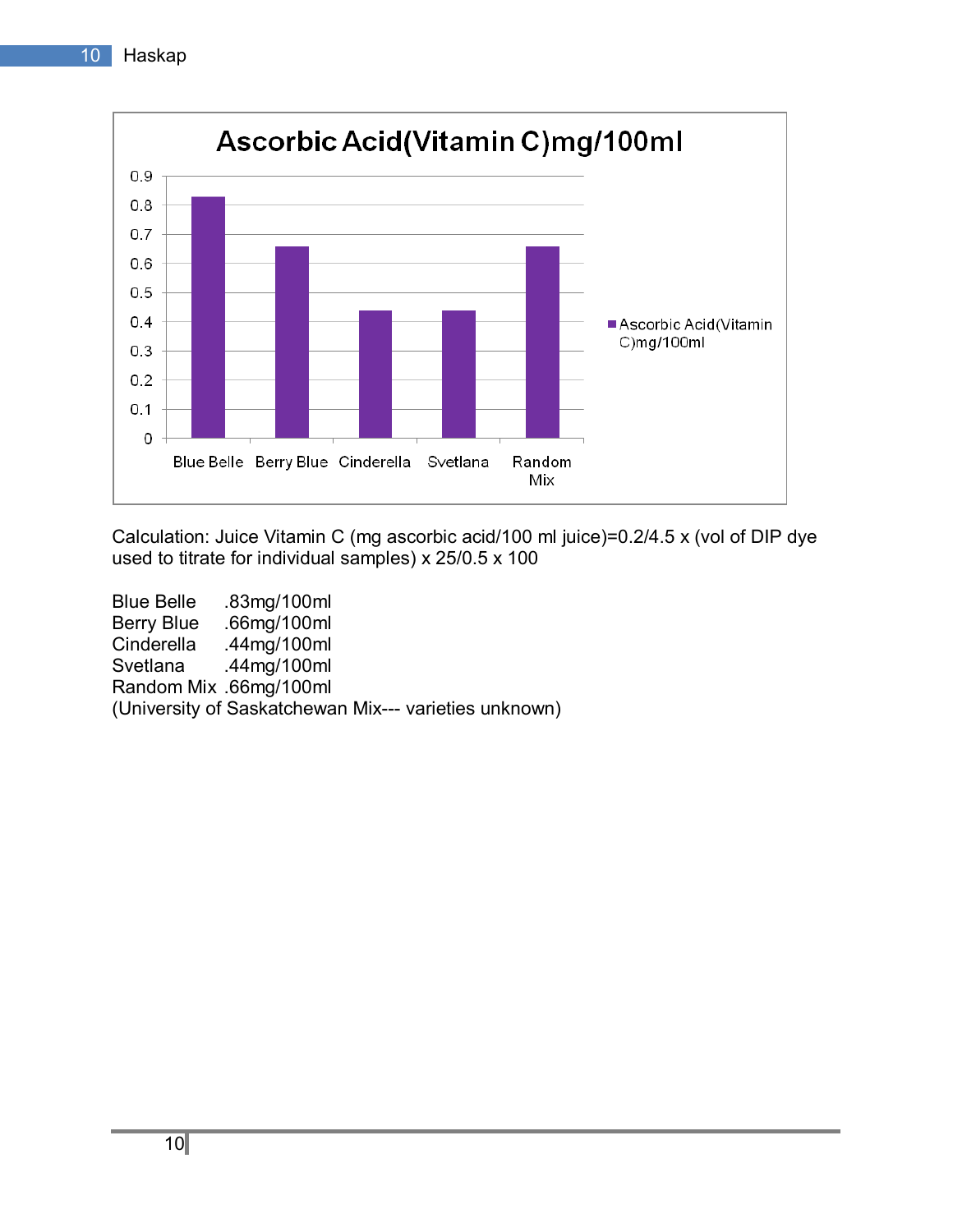

# **Antioxidant %**

Calculation: % of discoloration= [1-(Absorbance at time=30 min/Absorbance at time=0min)] x 100

|                   |          |         |         |           | Pulp  | Pulp  |
|-------------------|----------|---------|---------|-----------|-------|-------|
|                   | Juice 1  | Juice 2 | Berry 1 | Berry2    |       | 2     |
| Rand, Mix         | 82.353%  | 83.36%  | 88.07%  | 87.66%    |       |       |
| Svetlana          | 44.5%    | 50.75%  | 71.22%  | 72.2375%  |       |       |
| Berry Blue        | 27.255%  | 35.09%  | 56.74%  | 72.94776% |       |       |
| <b>Blue Belle</b> | 57.943%  | 59.96%  | 84.36%  | 72.985%   |       |       |
| Cinderella        | 39.7727% | 36.69%  | 69.629% | 45.987%   |       |       |
| Pulp              |          |         |         |           | 89.8% | 83.8% |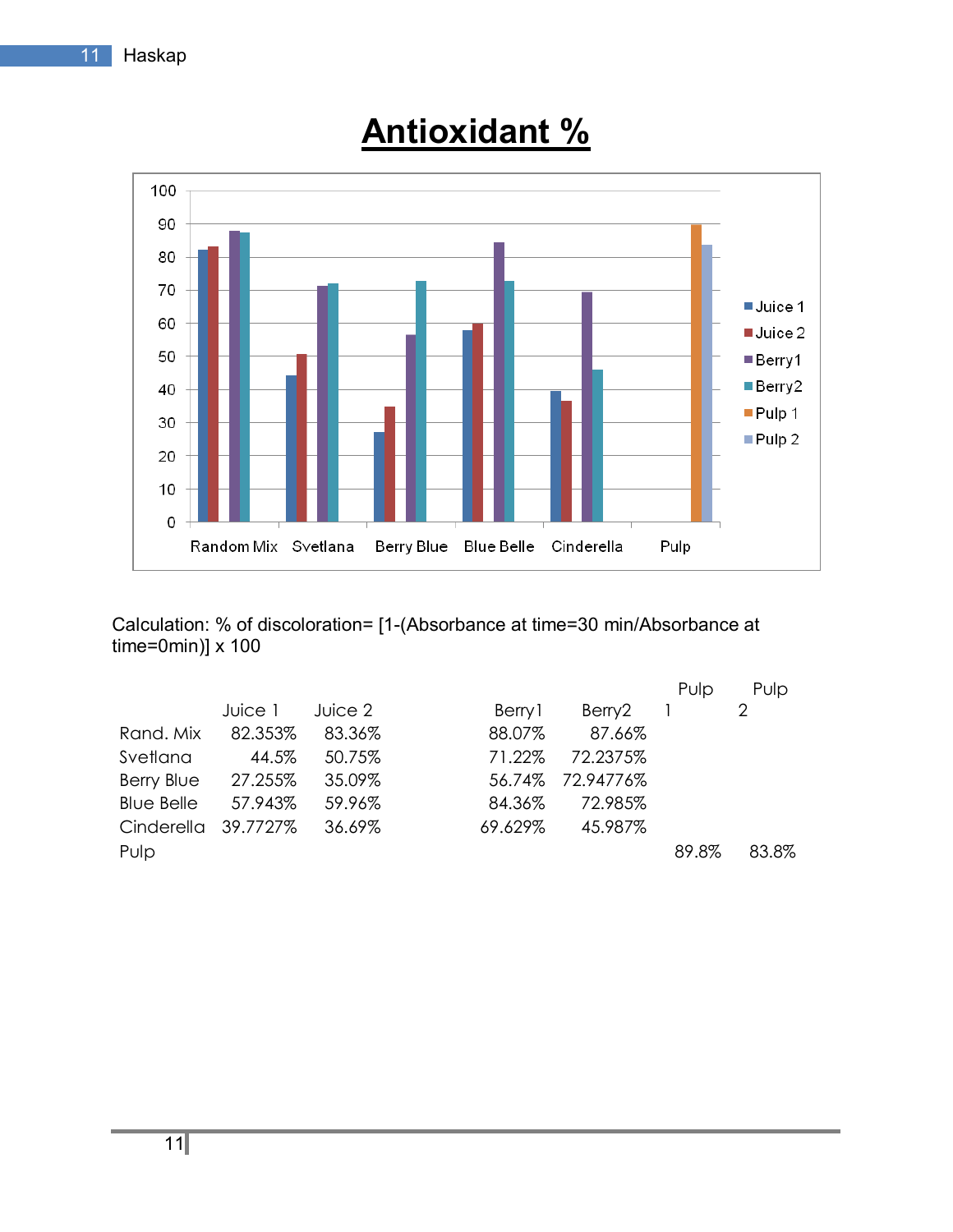

All of the plants listed in the graph above can be used for medicinal uses. As you can see the values on this graph are in standing with the Haskap results. Therefore Haskap may be able to be used for medicinal purposes as well.

| Celery         | 50.2  |
|----------------|-------|
| Star fruit     | 75.2  |
| Cassia fistula | 86.9  |
| Moringa        | 54.3  |
| Nutmeg         | 41.6  |
| Black          |       |
| Nightshade     | 24.7  |
| Winter Cherry  | 45.7  |
| I awsonia      |       |
| inermis        | 95.9  |
| Random Mix     |       |
| Haskap         | 88.07 |

(Prakash D., Suri S., Upadhyay G., and Singh B-Total phenol, antioxidant and free radical scavenging activities of some medicinal plants., International Journal of Food Sciences and Nutrition, February 2007)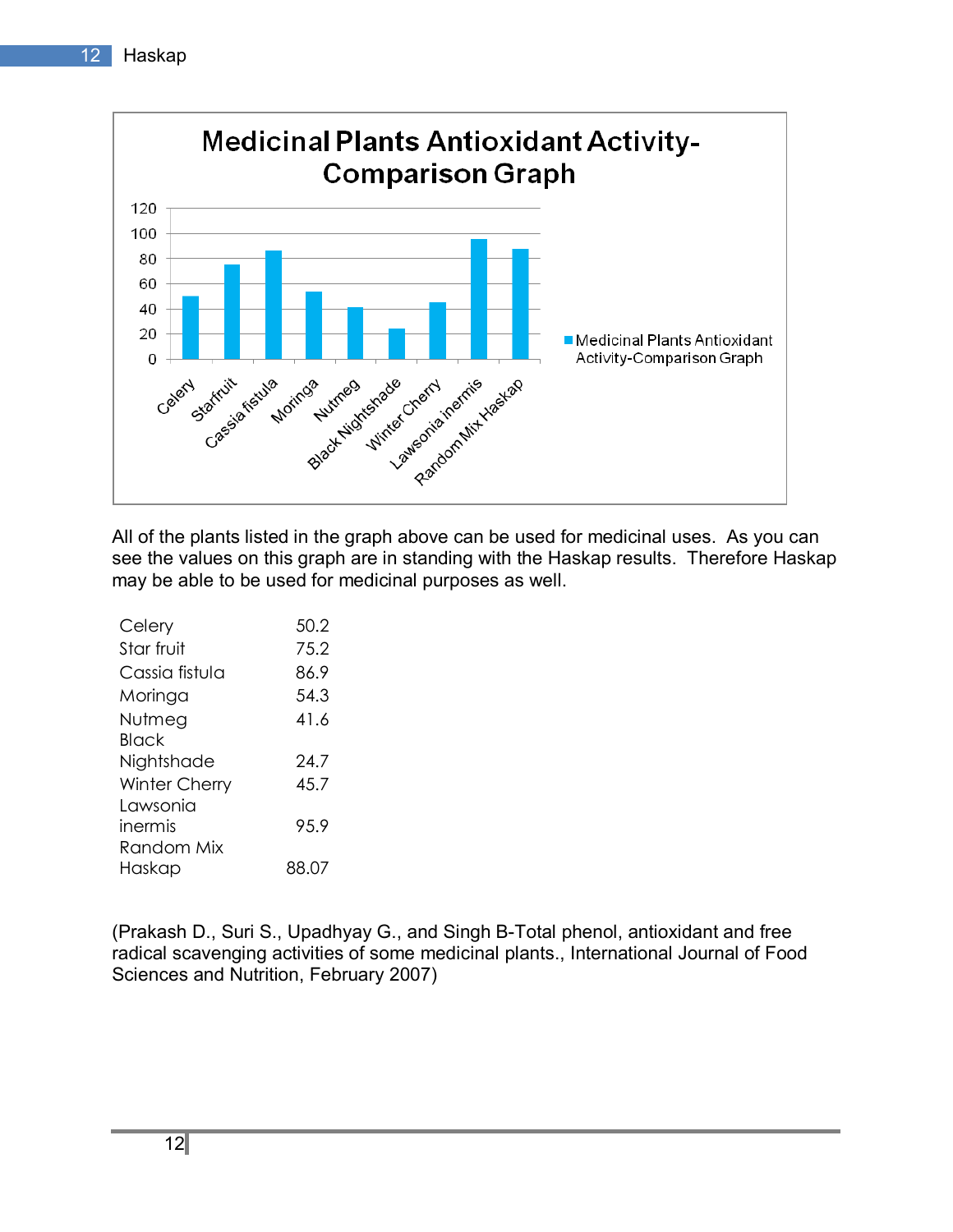## *Discussion*

In my results I found that haskap does have many health benefits. First the greatest health benefit found was antioxidants. As earlier stated antioxidants help to slow and prevent oxidative damage. The antioxidants react to the free radicals. In the experiment the percent of antioxidants that were able to act as free radical scavengers was found. DPPH was added to the juice, berry and pulp solution and then measured at zero minutes. It was not until 30 minutes later that the % of discoloration was measured again. DPPH is a free radical. Adding the free radical enabled any possible antioxidants in the juice, berry, and pulp to react. In this way the percentage of antioxidant that was able to act as a free radical scavenger was found. Although this fruit is high in antioxidant activity, the ascorbic acid is only 0.3 mg-1mg/100ml. Also the mineral level is not high, ranging from 0.3% to 0.7% of the berry consisting of minerals. This, however, is the total mineral content of the berry. The specific minerals in the berry are yet to be discovered.

#### Prior Nutritional Analysis

1. The Nutritional Content of Haskap as analyzed for the University of Saskatchewan haskap program:

*---please contact Haskap Canada for access to this information---* 

2. Fruit Constituency of Blue Honeysuckle-Lonicera Caerulea (Sarcov et al) -

| Saccharides-   | Total-                                    | 7.20%                                    |
|----------------|-------------------------------------------|------------------------------------------|
| Free-          | Glucose-<br>Fructose-                     | 3.2%<br>2.9%                             |
| Bound-         | Glucose-<br>Galactose- 0.2%<br>Arabinose- | 0.8%<br>0.1%                             |
| Lipids-        | Total-                                    | 1.52%                                    |
| Dry Matter-    | Total-                                    | 14.62% (of which 14.6% is soluble fibre) |
| Organic Acids- | Total-                                    | 12.2%                                    |
| Components-    |                                           |                                          |

13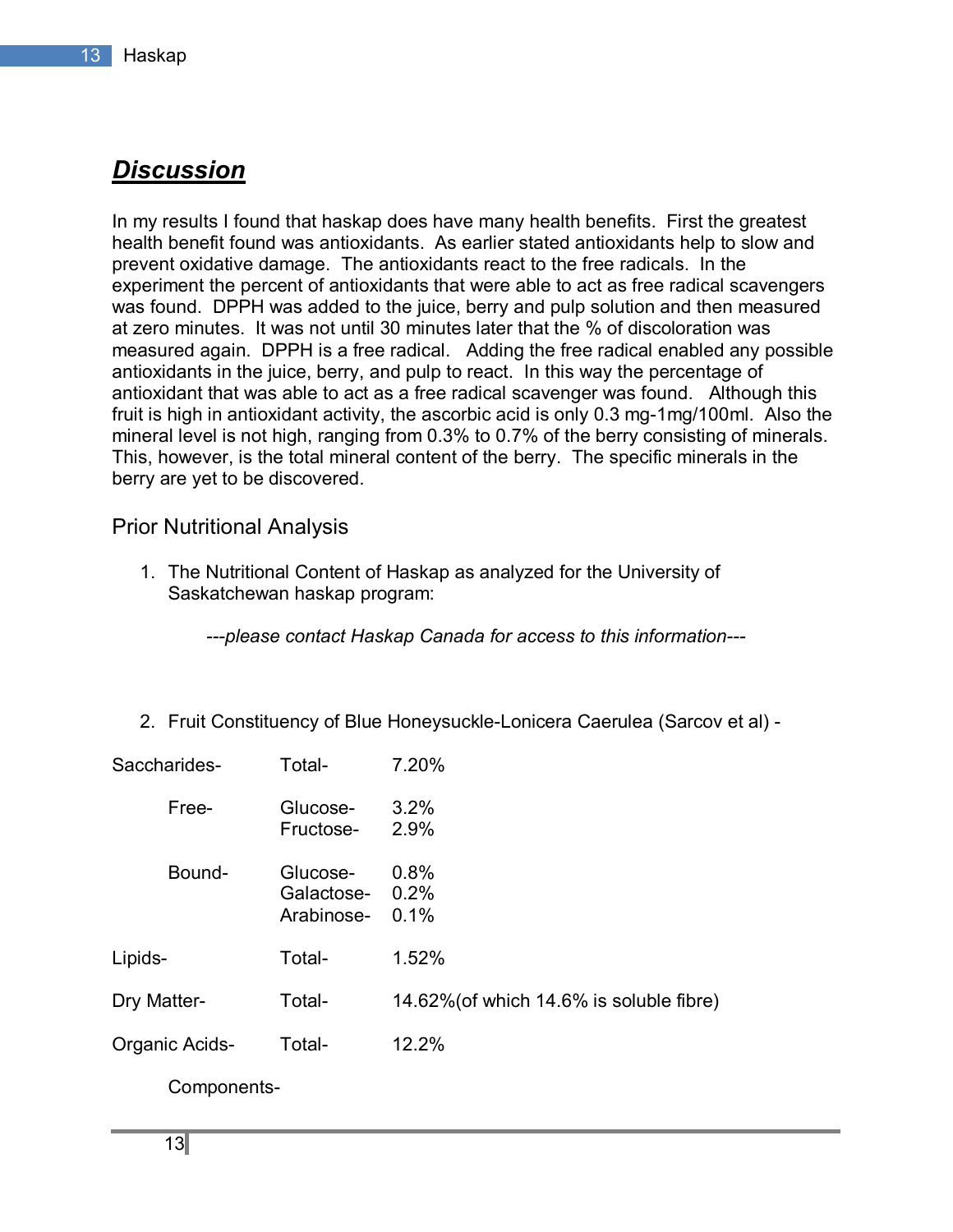| Citric acid- $3.7\%$ |      |
|----------------------|------|
| Malic acid- 18.0%    |      |
| Other-               | 2.4% |

(Berry Fruits as a source of Biologically Active compounds: The case of Lonicera Caerulea,. Sarcova, Heinrich, Valentova, Biomed Pap Med Fac Univ Palacky Olomovc Czech Repub. 2007)

## Prospects

The future is bright for this berry. If looking to market and produce this berry yourself there are a few options to be considered. First is a u-pick. A few growers have already started small u-picks and have been very successful. Farmer's markets are another possibility. There are also many products that can be developed out of this fruit, such as wine, jams, preserves, ice cream flavour, syrup, yogurt, and many other commercial products. There is also a large overseas market in Japan. In the Japanese culture haskap is extremely special. They even have a Haskap Day. Due to urbanization many of their haskap orchards have been destroyed. The new varieties that have been made are also bigger and better tasting than their varieties so there is a large demand for haskap in Japan. In the market in Japan a small 300g container sells for \$10.00 and in an airport haskap has been selling for \$20.00 - \$30.00. If there is a way to transport haskap while still keeping the quality of the berry, this could prove to be very profitable. Since this is a new fruit variety, research with this berry is in its infancy. The development of products using this berry and the marketing of both the fresh berry and its by-products is in its infancy. The possibilities are numerous and exciting to consider.

# *Conclusion*

To conclude haskap has many potential health benefits and is just starting to be discovered throughout the world. It is finally being fully researched. This berry has been very promising in all the experiments done thus far, and the people who have tasted and picked this berry can't wait to get more. It is my hope that this berry is one day seen in grocery stores and is known as well as blueberries and strawberries.

# *References*

http://en:wikipedia.org/wiki/Dietaryreferanceintake http://publib.upol.c2/obd/fulltext/Biomed/2007/2/163.pdf http://en.wikipedia.org/wiki/Free\_radical\_theory http://en.wikipedia.org/wiki/Antioxidant http://en.wikipedia.org/wiki/Polyphenol http://haskap.ca/BobBorsLectures/Growing%20Haskap%20Mar%202008.pdf